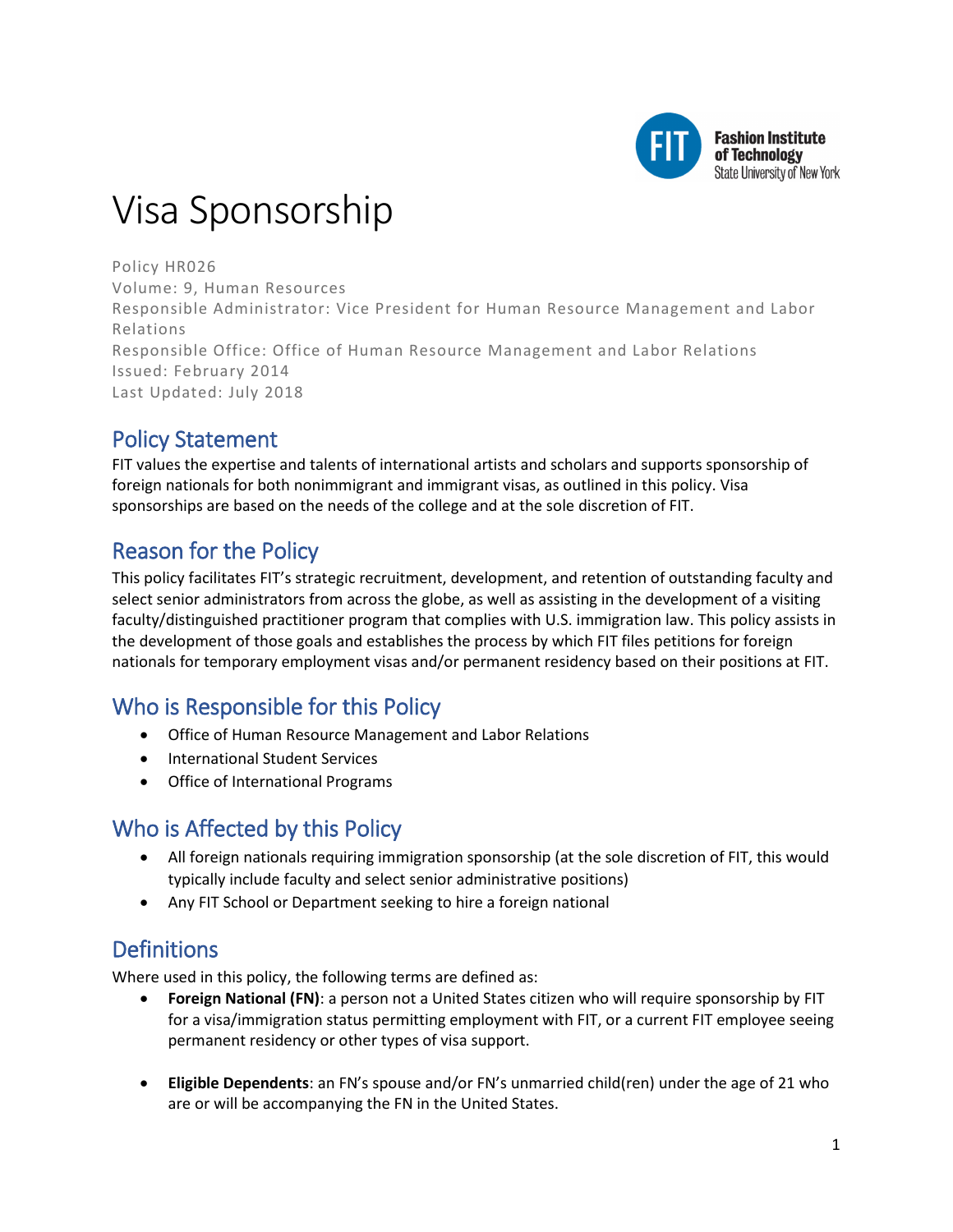- **Legal Permanent Resident (LPR)**: a person who has been granted lawful permanent residence in the United States, typically with the accompanying right to live and work permanently anywhere in the United States. Often referred to as a "Green Card."
- **Non-Immigrant Visa (NIV):** any temporary U.S. visa that allows an FN to be employed in the United States for a limited time and for a specific purpose. Examples of nonimmigrant classifications used by FIT include: H-1B, TN, O1, E-3, F-1, and J-1.
- **Permanent Residency Process**: the process by which an FN employee becomes a permanent resident alien, commonly referred to as obtaining a "green card." In this policy, this refers to such a process where FIT is the effective sponsor under the employment-based immigration categories and not under any family-based, self-petition or other means of obtaining U.S. permanent resident alien status.
- **United States Citizenship and Immigration Services (USCIS)**: the federal agency that processes nonimmigrant, immigrant, and naturalization petitions in the United States.
- **United States Department of Labor (DOL**): the federal agency that certifies Labor Condition Applications (LCAs) for purposes of H-1B and other petitions and determines whether an FN would be displacing a U.S. worker during the Labor Certification step of the employment-based permanent residency sponsorship.
- **United States Department of State (DOS)**: the federal agency that determines the eligibility of a FN to enter the United States when issuing a visa.
- **Customs & Border Protection (CBP)**: the federal agency that is tasked with maintaining border security and inspection of those seeking entry to the United States.

### Principles

• **Sponsorship**

Services rendered to and on behalf of employees under any aspect of this policy are at the sole discretion of FIT. No right or entitlement accrues to an employee by virtue of this policy, or by virtue of having received any services or sponsorship under this policy.

Because the approval of either nonimmigrant or immigrant status is made at the discretion of United States immigration authorities, FIT cannot guarantee the success of any petition filed on behalf of a FN employee. Offers of U.S. employment are contingent upon receiving appropriate and timely approval of petitions and applications by U.S. immigration authorities.

The Office of Human Resource Management and Labor relations ("OHR"), along with International Student Services as appropriate, will coordinate and oversee the processing of nonimmigrant and permanent resident employment-related processes for FN employees seeking to work at FIT. Upon acceptance of the position by the FN employee and receipt of the signed offer letter from the department, HR will initiate the visa sponsorship process.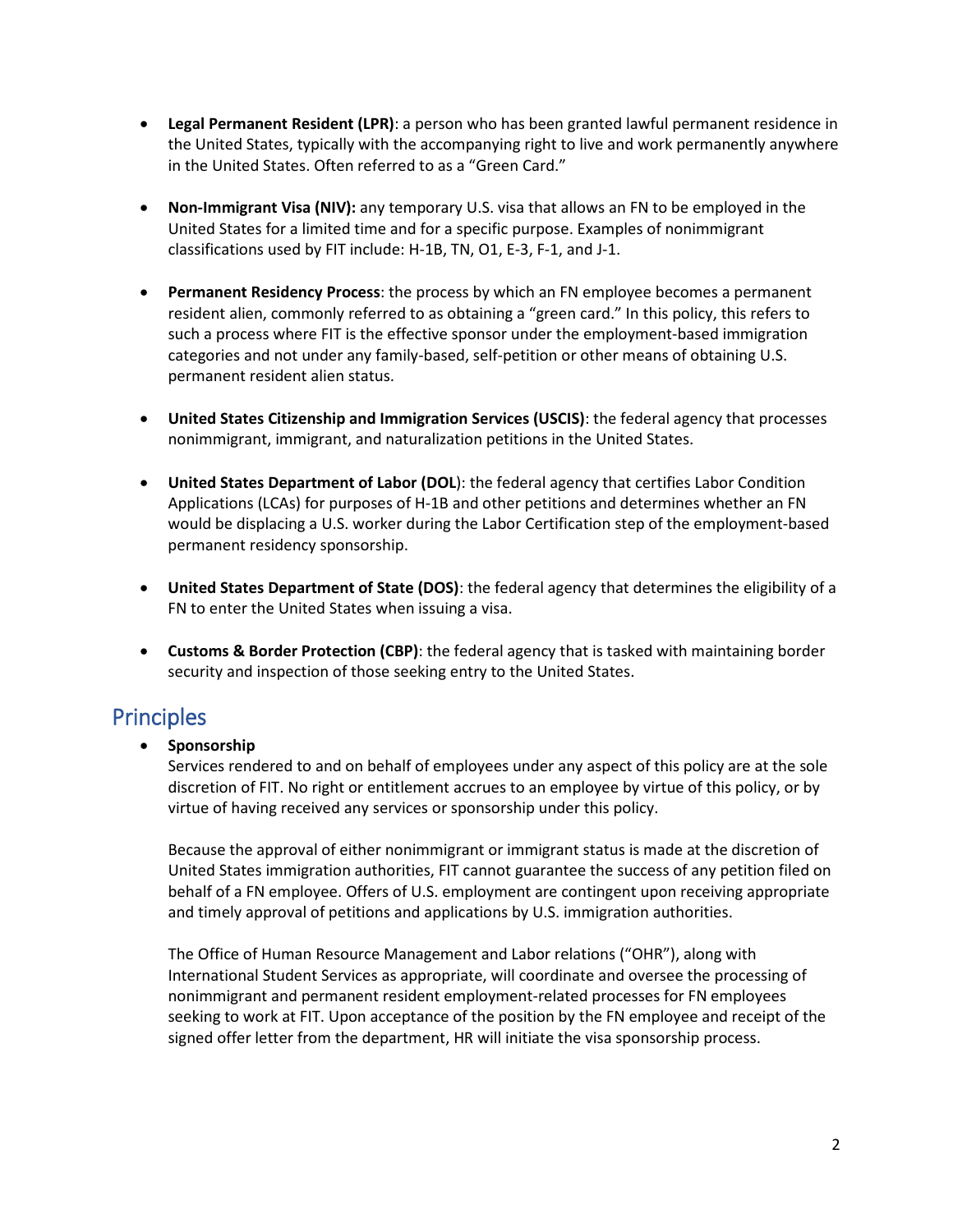### Responsibilities

N/A

### **Procedures**

Because employment-based visa sponsorship is a complicated and technical matter, in all cases HR, and International Student Services and the Office of International Programs as appropriate, will have primary responsibility for guidance and application of the policy, in conjunction with FIT-retained immigration legal counsel. As such, this is not intended to be a full outline of the actual visa sponsorship process or the responsibilities of the various offices at the college during that process. Decisions not covered by this document will be made on a case-by-case basis by Human Resources in consultation with the President's office, International Student Services, the Office of International Programs, the Office of Academic Affairs, the Office of General Counsel, the Division of Finance and Administration, or other FIT departments as appropriate.

- **Payment of Fees**
	- $\circ$  As required by federal law, should FIT choose to sponsor an FN employee for permanent residency, FIT will pay for all costs related to the labor certification process. This includes costs of recruitment and legal fees. FIT will pay for all costs associated with the H-1B petition, including legal fees and USCIS filing fees. In addition, FIT will pay for premium processing fees if deemed appropriate for FIT business purposes; postal/courier costs; and costs of translations and credential or experience evaluations as needed.
	- $\circ$  FIT may ask the FN to pay the filing fees, or any other costs related to the immigration status of any accompanying or following-to-join dependent. FIT may, in certain circumstances, pay filing fees or costs related to immigration status for any dependents. FIT will pay legal fees for any accompanying dependent for an application which is filed concurrently with USCIS.
	- o The following are non-reimbursable expenses:
		- Costs related to travel or immigration of a spouse, partner, child, parent, or other family members or accompanying individuals or relocation of personal property;
		- **Travel needed to qualify for objectives (e.g., travel to home country, if needed,** to obtain visa) travel of FN employee or applicant to meet with FIT's immigration counsel or USCIS/DOS officials;
		- Costs of physical examinations, medical exams and tests, photographs, or other costs associated with a visa application or permanent residence application.

#### • **Nonimmigrant Visa Sponsorship (NIV)**

o **Work Visa Categories**

FIT may seek to sponsor qualified FNs for work authorization in the United States through temporary work-authorized visas. FIT, in consultation with its immigration counsel, will determine the most appropriate temporary visa category for the FN. Typically these categories include the H-1B, O-1, E-3, F-1, and J-1 visas, and TN status, although other available NIV categories may be considered, depending upon individual circumstances.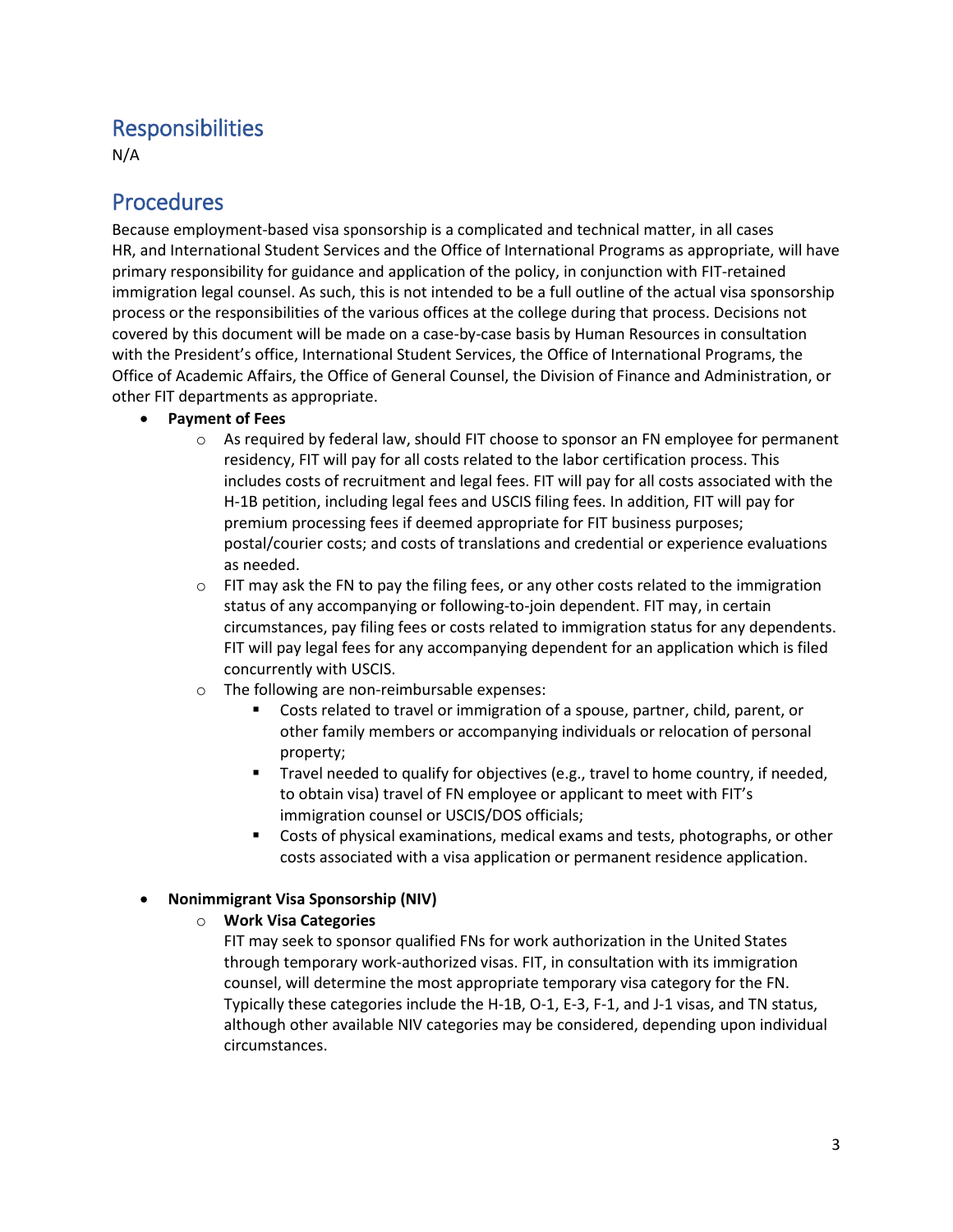#### o **J-1 Exchange Visitor Program**

Sponsorship for a J-1 visa may be appropriate for a professor or research scholar, providing the appointment is deemed temporary under FIT policies and not tenure track, and where FIT determines that cultural or educational exchange activities are integral to the FIT program.

#### o **Choice of Counsel**

Because FIT acts as the NIV sponsor and must make representations to various United States government agencies, FIT retains the authority to select and enlist the professional services of outside immigration counsel to manage the nonimmigrant petition process for FNs. HR will oversee the contact attorney's work done for FIT. While an FN FIT employee may not retain counsel to serve as a representative of the college, the employee may decide to engage his or her own counsel for advice on individual or dependent immigration matters at no cost to the college.

#### o **Visa Stamping Appointments**

Responsibility for preparing for and scheduling of visa interviews at U.S. consulates outside of the U.S. is that of the employee and his/her accompanying individuals, not that of either FIT or its retained counsel. If the employee wishes to retain FIT's immigration attorney for consular guidance, then the employee, not FIT, shall be responsible for any associated costs.

#### o **Charges Incurred Related to U.S. Consulates Abroad.**

- If the FN employee's job assignment requires international travel, a visa stamp obtained at a consulate outside the U.S. is required. Therefore, the expenses related to obtaining the stamp (travel, per diem, and consular filing fees) will be reimbursed to the employee by FIT, per the college's reimbursement procedures.
- If the FN employee's job assignment does not require international travel, it is expected the FN will obtain a visa stamp during her/his next scheduled trip outside the U.S. Any associated costs are to be borne by the FN employee.
- All costs related to an FN FIT employee's dependents, parent, or other family members or accompanying individuals or property are to be paid by the employee.

#### o **H-1B Transfers**

With respect to FN employees currently holding H-1B status with another U.S. employer, FIT will not permit the employee to commence work activities or to be placed on its payroll until FIT has received sufficient proof from USCIS that the H-1B petition has been properly filed and assigned a receipt number, and the employee is lawfully entitled to work for FIT.

#### o **Termination of Employment**

If an FN's employment with FIT ends for any reason, sponsorship ceases on the day of termination/resignation, including access to legal representation by FIT's immigration counsel. FNs whose employment with FIT ends are advised to obtain independent legal advice regarding their U.S. immigration status.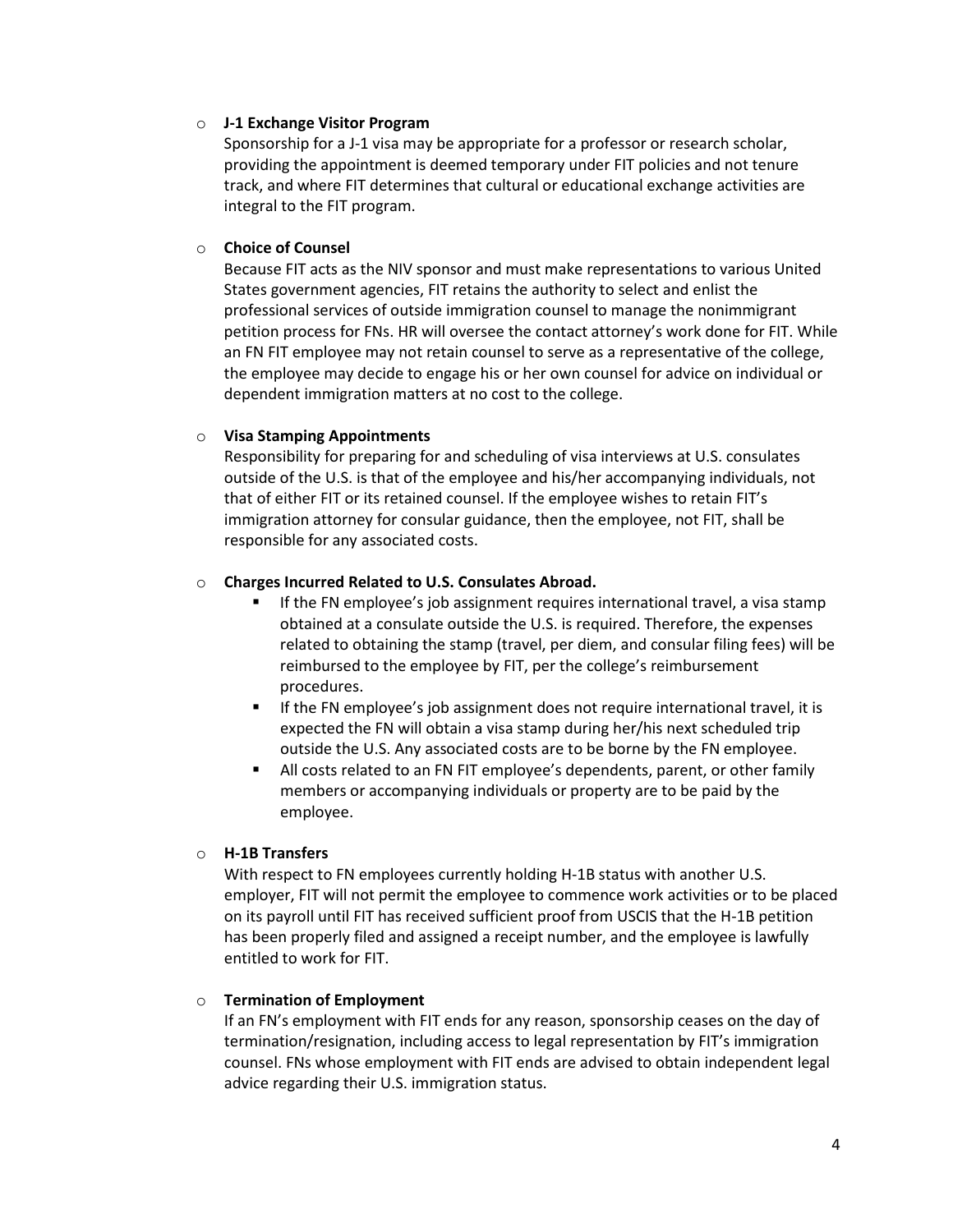#### o **Cost of Return Transportation for H-1B FNs**

As required under federal law, FIT will pay for the reasonable cost of return transportation to the last place of foreign residence for the employee who holds H-1B status accorded under an FIT petition and whose employment is terminated before the end of his/her authorized stay for H-1B employment with FIT. Travel arrangements for return transportation will be at economy class and made through FIT's travel provider. The obligation for return transportation does not extend to an H-1B employee's eligible dependents, parent(s), other family members, or accompanying individuals, or the employee's property and belongings, nor does it extend to those situations where an H-1B employee voluntarily terminates employment with FIT.

#### • **Permanent Residence Sponsorship**

#### o **Sponsorship**

FIT may sponsor qualified FN FIT employees for United States legal permanent residence ("LPR", commonly known as "green card"). The decision to sponsor an FN employee is solely at the discretion of FIT.

**Timing**

An FN employee must have completed at least six (6) months of service with FIT before FIT will consider sponsoring the individual for employment-based LPR. Any exceptions must be approved by HR. For teaching faculty only, due to federal guidelines and FIT policy, departments should begin the permanent residence sponsorship process between six (6) and 12 months from the date of hire.

#### **Minimum Education Requirements**

The minimum education requirements for the position must be the same as those used to fill similar positions at FIT.

#### o **Permanent residence sponsorship:** costs, including legal and agency fees, will be borne by FIT.

 **Personal Costs.** The FN employee is responsible for miscellaneous out-of-pocket costs, including but not limited to: medical examinations, photographs, fingerprints, vaccinations, and obtaining various documents including educational and professional credentials, translations and biographic information for the spouse, partner, child, parent, or other family members or accompanying individuals or costs related to relocation of any personal property.

#### o **Adjustment of Status (AOS)**

Because of issues of unpredictability, cost, and timing, FIT will sponsor foreign nationals for legal permanent residency through the Adjustment of Status (AOS) application process completed in the United States. FIT generally does not support consular processing abroad for employment-based immigrant visas. The only exception to this practice will be a compelling business reason, which must be approved by HR. If an FN elects consular processing, s/he will be responsible for all costs over and above those normally associated with adjustment of status.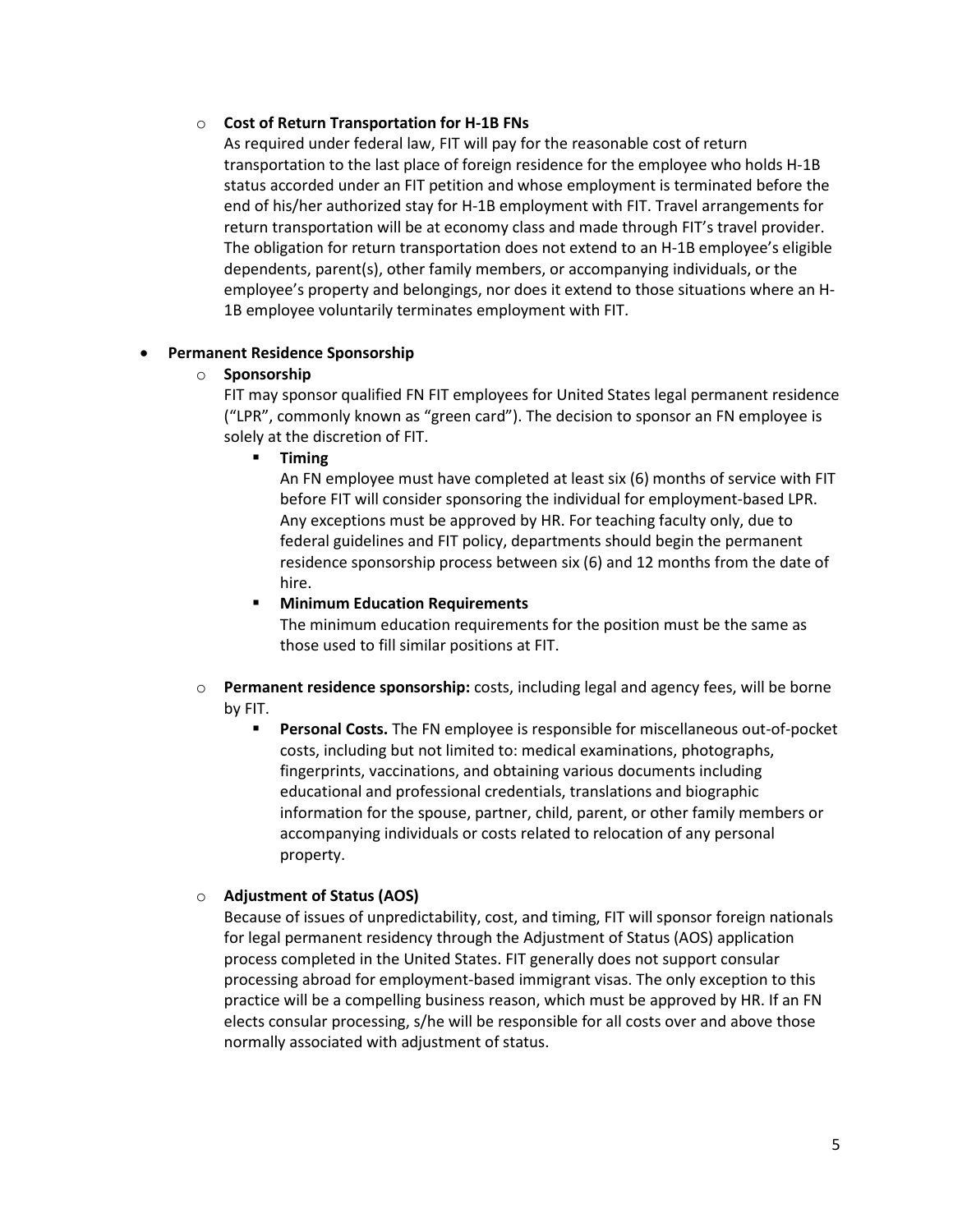#### o **Employment-based Preference Category**

FIT, in consultation with its immigration counsel, will determine the most appropriate employment-based permanent residency preference category.

#### o **Copies of LPR Documents**

Whether during or post termination of employment, FIT will provide to an FN employee copies of the receipt and approval notices but under most circumstances not the Labor Certification (Form 9089) or Immigrant Petition (I-140).

#### o **Family-Based Petitions**

Family-based permanent residency sponsorship (e.g. U.S. citizen spouse sponsoring a non-citizen spouse) is a personal matter unrelated to the FIT employee's scope of employment. As a result, FIT does not generally become involved in such cases and does not cover or otherwise reimburse any associated legal fees or costs related to familybased permanent residence.

#### o **Maintaining Permanent Residence or U.S. Citizenship Eligibility**

FIT will be responsible for legal fees and agency filing fees associated with an employee maintaining permanent residence status such as obtaining a reentry permit or preserving residence for naturalization purposes where the employee is required to reside outside of the United States pursuant to FIT employment. Other costs, such as maintaining a U.S. or foreign residence, are not the responsibility of FIT. An employee who elects to engage in a sabbatical outside of the United States will be responsible for any costs associated with maintaining permanent residence or citizenship eligibility during, or as a consequence of, the sabbatical.

#### o **Citizenship Sponsorship**

FIT does not sponsor FN employees for U.S. naturalization/citizenship, and does not reimburse FN employees for any costs incurred in the naturalization/citizenship process unless FIT determines that such status would be in FIT's interests.

#### o **Termination of Employment**

If an FN employee's employment with FIT ends for any reason, FIT sponsorship ceases as of the date of termination/resignation, including access to legal representation by FIT's immigration counsel. FN employees whose employment with FIT ends are advised to obtain independent legal advice regarding their immigration status.

### Violations

N/A

### Related Policies

N/A

### Related Documents

• [SUNY Visa Sponsorship](https://www.suny.edu/sunypp/documents.cfm?doc_id=418) Policy